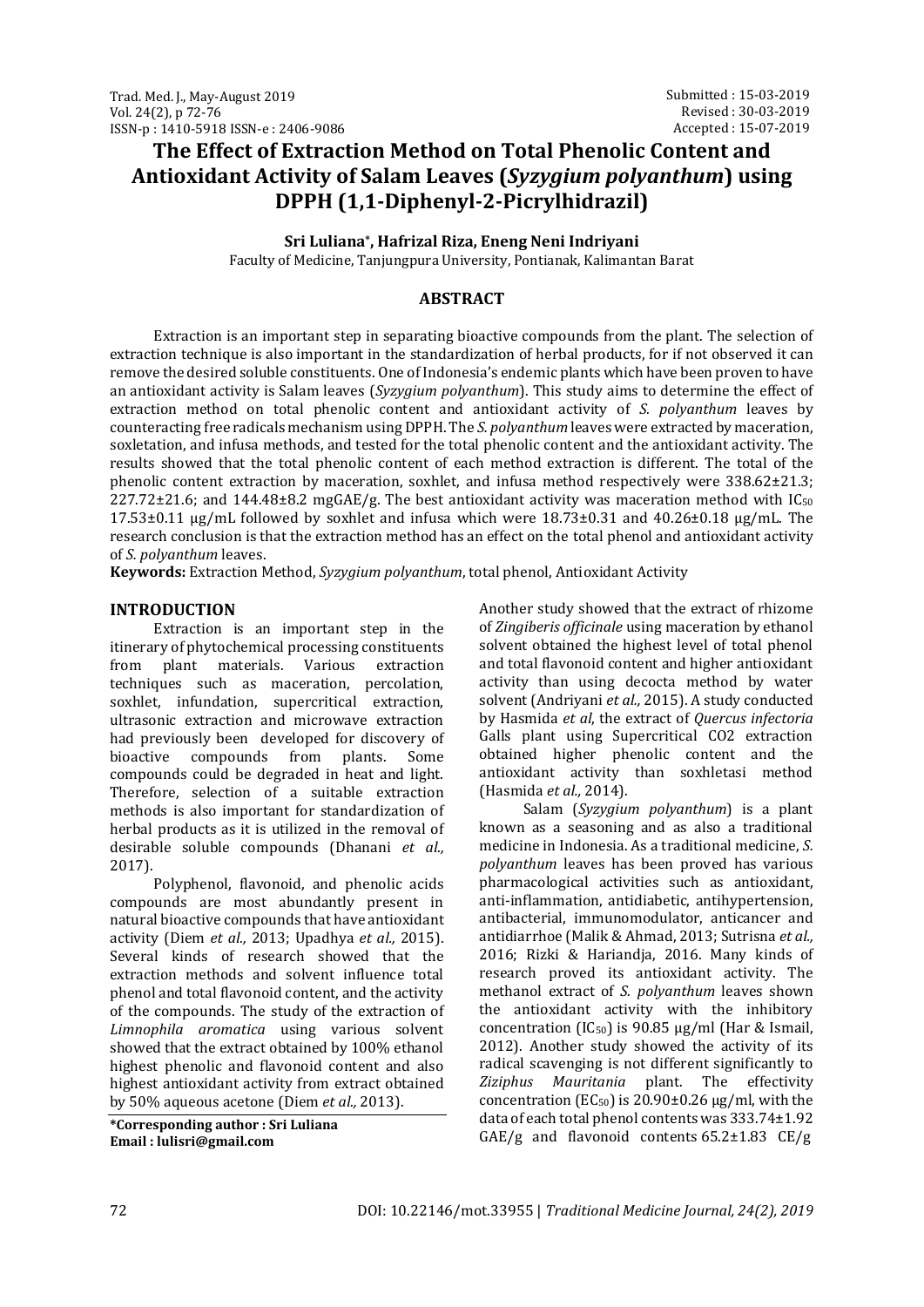### *Sri Luliana*

(Perumal *et al.,* 2012). The study conducted by Hassan *et al.,* 2015 showed that aqueous extract of *Eugenia poliantha* leaves from Malaysia, a synonym of *S. polyanthum* leaves, has antioxidant activity with  $IC_{50}$  is  $0.15\pm0.01$  mg/ml and the phenolic and flavonoid contents were 213.15±1.10 GAE and 2.47±0.06 QE each gram of sample. Another study also to showed that the extracts of *S. polyanthum* bark by methanol-water solvent have inhibitory activity against free radical that it is higher than the extract obtained by methanol or water solvent (Lelono *et al.,* 2009). Base on description above, phytochemical processing of *S. polyanthum* is essentially required to optimize the concentration of phenolic and flavonoid contents and also to maintain their antioxidant activity.

## **METHODOLOGY**

#### **Instrument**

This research used Spectrophotometer UV-Vis (*Shimadzu* type 2450), UV lamp lambda 254 and 366 nm (*Merck* type 1.13203.0001), Oven (Memmert), rotary evaporator (*Heldolph®*), *hot plate* (*Schott Instrument*), micropipette (*Rainin* E1019705K®), analytical balance (*Precise* TYP 320-9410-003), *waterbath* (*Memmert* tipe WNB-1314) and glassware (*Pyrex*).

#### **Material**

Sample of *S. polyanthum* leave from Mekar baru village, Kubu raya, Indonesia; chemical compound 2,2-diphenyl-1-picrylhydrazyl (Sigma Aldrich)**,** gallat acid (Sigma Aldrich), *Folin Ciocalteu* (Sigma Aldrich) and chemical solvent grade pro analysis.

## **The way of Research The determination of the plant**

The sample was determined in the Biology Laboratory of Matematika dan Ilmu Pengetahuan Alam, (FMIPA) Universitas Tanjungpura.

#### **The extraction of Salam (***S. polyanthum***) leaves**

The sample is divided into three groups based on the extraction methods. Sample I was macerated by methanol solvent. Sample II was extracted with soxhlet methods by methanol solvent and sample III was infusion by water. Sample I and sample II were concentrated using rotary evaporator. Sample III was concentrated used *freeze dry*.

## **Phytochemical Screening of Sample**

Phytochemical screening sample I, II and III is conducted with color tests to analyze the metabolite content of alkaloid, flavonoid, steroid/terphene, polyphenol, tannin, and saponin.

## **The Screening of Antioxidant Activity and Chromatography Profile of Sample**

Sample I, II and III were analyzed using thin layer chromatography (TLC). Each sample was eluted using silica plat GF254 as stationary phase and Buthanol: Acetic acid: Water (4: 1: 5) as mobile phase. The plat was identified using DPPH to analyze the antioxidant activity,  $FeCl<sub>3</sub>$  to analyze phenol content and AlCl3 to analyze flavonoid content.

#### **The Determination of Total Phenolic Contents**

Total phenolic contents in the extracts were<br>determined spectrophotometry by Folinspectrophotometry by Folin-Ciocalteau method. The solution extracts 1% added 0.2 ml solution of Folin Ciocalteu for 10 seconds and then let stand for 5 minutes. After that each solution was added to 2 ml of  $Na<sub>2</sub>CO<sub>3</sub> 7% b/v$ (in aquabides) for 30 seconds ad homogen and finally added aquabides ad 5 ml. The solution is then allowed to stand for 95 minutes and the absorbent of mixture as measured at 749,5 nm. Gallate acid is used as a positive control.

#### **The antioxidant activity assay**

The antioxidant assay was adapted from Kikuzaki *et al.,* 2002 and Molyneux, 2004. Antioxidant activity was determined using DPPH method with methanol as a blank. Extracts diluted by methanol and divided several concentration were 5, 10, 15, 20, 25 and 30 µg/mL Each solution added solution DPPH 28 µg/.mL with ratio 1: 5. After 30 minutes, the absorbance of mixture as measured at 517 nm. The inhibitory activity was determined by UV-vis Spectrophotometric method (Kikuzaki *et al.,* 2002; Molyneux, 2004).

#### **The data analysis**

The data results were interpreted using *software* SPSS 21 to analyze the normal distribution and the Varian homogeneity of the result data (p>0,05), and *One-Way* ANOVA method and *Post Hoc* LSD with interval 95% to analyze the hypothesis.

#### **RESULTS AND DISCUSSION**

#### **The result of plant determination and extract preparation**

The determination result shows that the samples are Salam (*Syzygium polyanthum*.) which the family is *Myrtaceae* species is *Syzygium polyanthum*. Rendemen of the extract obtained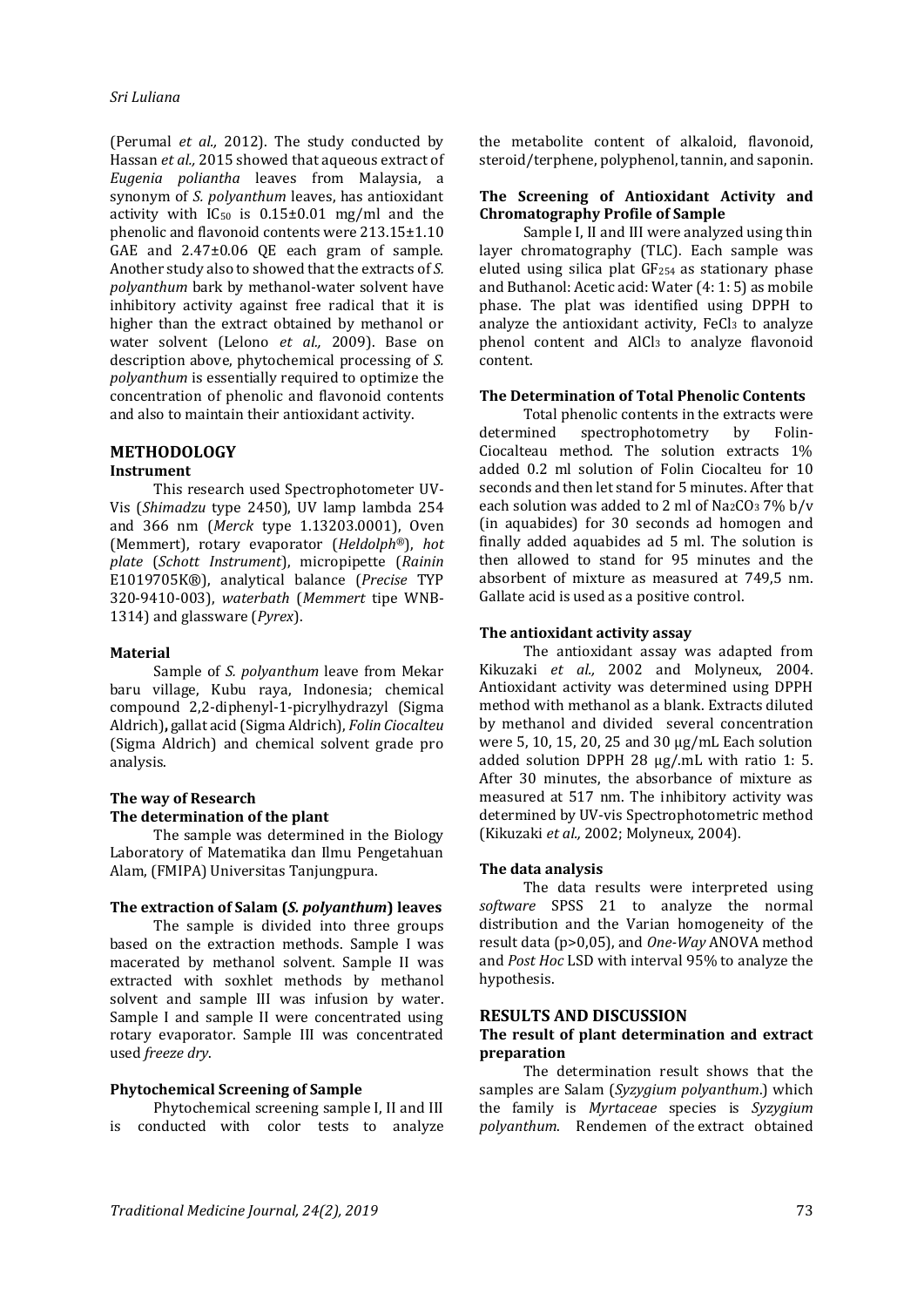

Figure 1. Result of Chromatogram Profil TLC Exstracts used Maseration, Sohxlet and Infusion

Legends : Stationary phase Silica gel GF <sup>254</sup> and Mobile phase Buthanol : acetic acid : Water (4:1:5) (a) visible Lght; (b) UV 254 nm ligth; (c) after DPPH 0,2% spray; (d) after FeCl3 spray; (e) After AlCl3 spray and (f) After AlCl3 spray-UV 366 nm

by maceration, soxhlet and infusion were 26.84; 25.28 and 10.64 % respectively.

## **The Result of Phytochemical Screening**

The result shows that extract of *S. polyanthum* leaves obtained by maceration, soxhlet and infusion contains alkaloid, flavonoid, steroid/terpene, polyphenol, tannin, and saponin. This result is in accordance with the previous research conducted by Hassan (Hassan et al. 2015; Bahriul et al. 2014) and the research conducted by Nor that analyzed terpene such as nerodiol, α,β,γtocopherol, β-sitosterol, linalool, phytol in extract of *S. polyanthum* leaves using Gas Chromatography-Mass Spectroscopic (Nor *et al.,* 2018).

## **The Result of Antioxidant Activity Screening and Chromatography Profile**

As shown in Figure 1, the chromatogram profile of extract using DPPH showed a change in color from violet to yellow. The chromatogram profile of extract using FeCl<sub>3</sub> showed a dark blue color that shown phenol content. The chromatogram profile of extract using AlCl<sup>3</sup> showed yellow color that shown flavonoid content.

## **The Result of Total Phenolic Content**

The result showed the extract contains phenol that is confirmed by positive control, gallic acid. The result also showed the extract that extracted by maceration contains the highest of

total phenol content. The total phenol level of maceration, Soxhlet, and infusion were<br>338.62±21.3; 227.72±21.6 and 144.48±8.2 338.62±21.3; 227.72±21.6 and 144.48±8.2 mgGAE/g sample respectively. This result shows that infusion could not extract well the compound from the leaves. This is in accordance with the previous research obtained the total phenolic content of the methanol extract of *S. polyanthum* leaves by maceration is 11.125 mg GAE/100 g sample (Har & Ismail, 2012), but obtained the total phenolic content of extract obtained by water extraction is 213.15±1.10 mgGAE/g (Hassan *et al.,* 2015). The difference between both extraction results could be caused temperature and solvent (Andriyani *et al.,* 2015). Extraction to obtained phenolic compounds could use water, methanol, ethanol, and acetone. The extraction of *Limnophila aromatica* using, methanol, ethanol, acetone, and mix of water-methanol, ethanol-acetone in series concentration of 50, 75, and 100% showed that extract that extracted by ethanol 100% obtained the highest level of total phenol that is 40.50±0.08 mgGAE/g. The extract that extracted with acetone, methanol, and water obtained the total phenol level were 40.30±0.20; 3.,50±1.6 and 6.25±0.24 mgGAE/g respectively. The extract that extracted by mixing of water-methanol, ethanol and acetone obtained the total phenol contents lower than methanol, ethanol, and acetone 100% (Diem *et al.,* 2013). Phenolic compounds from *S. polyanthum* leaves has antioxidant activity that could scavenge the free radical (Bahriul *et al.,* 2014; Hassan *et al.,*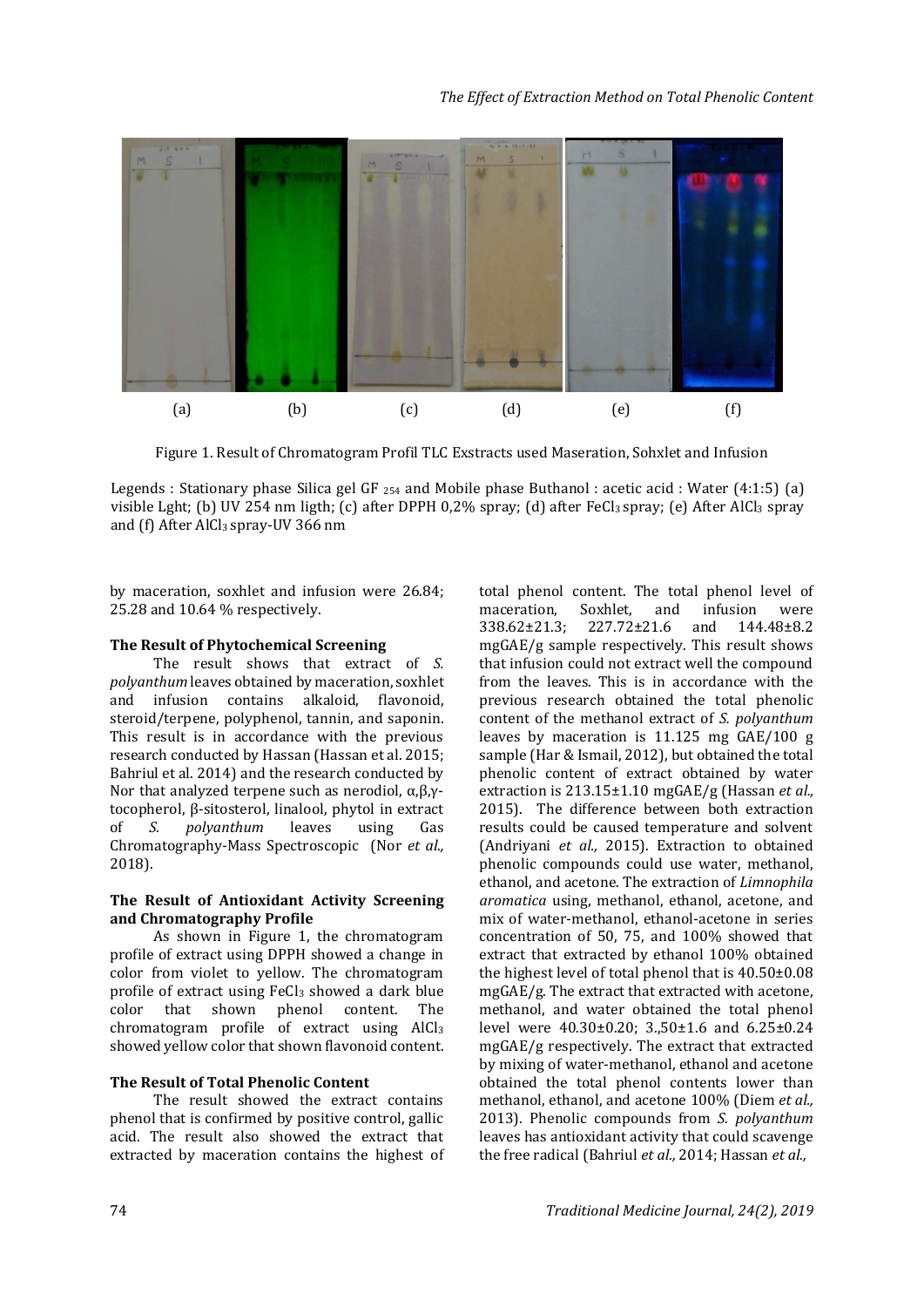## *Traditional Medicine Journal, 24(2), 2019* 75

## *Sri Luliana*

| Table I. Result Yield, Total Phenol and Antioxidant Activity (IC <sub>50</sub> ) of S. Polyanthum Leave |  |  |  |
|---------------------------------------------------------------------------------------------------------|--|--|--|
|---------------------------------------------------------------------------------------------------------|--|--|--|

| <b>Extraction Methods</b> | Yield (%) | Total Phenol (mgGAE/g) | $IC_{50}$ ( $\mu$ g/mL) |
|---------------------------|-----------|------------------------|-------------------------|
| Maseration                | 26.84     | 338.62±21.3            | $17.53 \pm 0.11$        |
| Sohxlet                   | 25.28     | $227.72 \pm 21.6$      | $18.73 \pm 0.31$        |
| Infusion                  | 10.64     | 144 48 + 8.20          | $40.26 \pm 0.18$        |

2015; Perumal *et al.,* 2012). Therefore, the higher phenol content in extract and the higher contribution to the antioxidant activity of the extract. (Chaisawangwong & Gritsanapan, 2009; Har & Ismail, 2012; Diem *et al.,* 2013).

## **Antioxidant Activity**

The result shows that all of the extracts have antioxidant activity. The IC<sup>50</sup> for extract that was obtained by maceration, Soxhlet, and infusion were 17.53±0.11; 18.73±0.31 and 40.26±0.18 µg/mL extracts respectively. These data show that all of the extracts have  $IC_{50}$  less than 100  $\mu$ g/mL. This means that all of extract are active as antioxidant because these IC<sup>50</sup> are less than 50 ppm (Ruchiyat, 2013). Moreover, as shown in (Table I), the result is the higher rendemen of extract, the higher level of total phenol and antioxidant activity of the extract (Table I).

The result shows that the extraction method determines antioxidant activity. This is in accordance with previous researches. The study conducted by Andriyani shows that the ethanol extract that obtained by maceration has the level of antioxidant activity that is different with water extract that obtained by decocta (Andriyani *et al.,* 2015). But, Chaisawangwong obtained that the extract of *Azadirachta indica* flower obtained by decocta had higher antioxidant activity than extract obtained by maceration, percolation, soxhlet, ultrasonic extraction and distillation with EC<sup>50</sup> 11.36 µg/mL (Chaisawangwong & Gritsanapan, 2009). A study conducted by Dhanani also shows that the different extraction method to obtain *Withnaia somnifera* L extract such as soxhlet, ultrasonic and microwave and mix of solvent soxhlet the total phenol level and antioxidant activity (Dhanani *et al.,* 2017). A study conducted by Sutrisna obtained  $IC_{50}$  27.8  $\mu$ g/mL for the antioxidant activity of 70% ethanol extract of Salam leaves (Sutrisna *et al.,* 2016). A study conducted by Ruchiyat obtained  $IC_{50}$  9.10  $\mu$ g/mL for the methanol extract of Salam leaves (Ruchiyat, 2013). Another study conducted by Perumal shows that the methanol extract of *S. polyanthum* leaves could scavenge the free radical with EC<sub>50</sub> 20.90±20.26 µg/mL (Perumal *et al.,* 2012). In addition, the water extract of *S. polyanthum* leaves from Malaysia, *Eugenia polyantha* also showed IC<sup>50</sup> 0.15±0.01 mg/mL of the extract (Hassan *et al.,* 2015). The result of this research shows that the extract that was obtained by water solvent has lower antioxidant activity.

## **CONCLUSION**

*P. niruri* ethanol extract gel with added 1% menthol has shown better hair length and weight of the test animals compared to the other gel formulation without menthol, with an average hair length of 12,45±3,457 mm and an average hair weight of 28,53±7,681 mg, whereas the gel<br>formulation without enhancer vielded formulation without enhancer 10,67±2,455 mm of average hair length and 19,87±9,552 mg of hair weight.

## **REFERENCES**

- Andriyani, R., Budiati, T.A. & Pudjiraharti, S., 2015. Effect of Extraction Method on Total Flavonoid, Total Phenolic Content, Antioxidant and Anti Bacterial Activity of Zingiberis officinale Rhizome. *Procedia Chemistry*, 16, pp.149–154.
- Bahriul, P., Rahman, N. & Wahid, A., 2014. Uji Aktivitas Antioksidan Ekstrak Daun Salam Dengan Menggunakan 1,1-Difenil-2- Pikrilhidrazil. *Jurnal Akademi Kimia*, 3, pp.143–149.
- Chaisawangwong, W. & Gritsanapan, W., 2009. Extraction method for high free radical scavenging activity of Siamese neem tree flowers. *Songklanakarin Journal of Science and Technology*, 31(August 2017), pp.419– 423.
- Dhanani, T. *et al.,* 2017. Effect of extraction methods on yield , phytochemical constituents and antioxidant activity of Withania somnifera. *Arabian Journal of Chemistry*, 10, pp.S1193–S1199.
- Diem, Q. *et al.,* 2013. Effect of extraction solvent on total phenol content , total flavonoid content , and antioxidant activity of Limnophila aromatica. *Journal of Food and Drug Analysis*, 22(3), pp.296–302.
- Har, L.W. & Ismail, I.S., 2012. Antioxidant activity, total phenolics and total flavonoids of Syzygium polyanthum (Wight) Walp leaves.